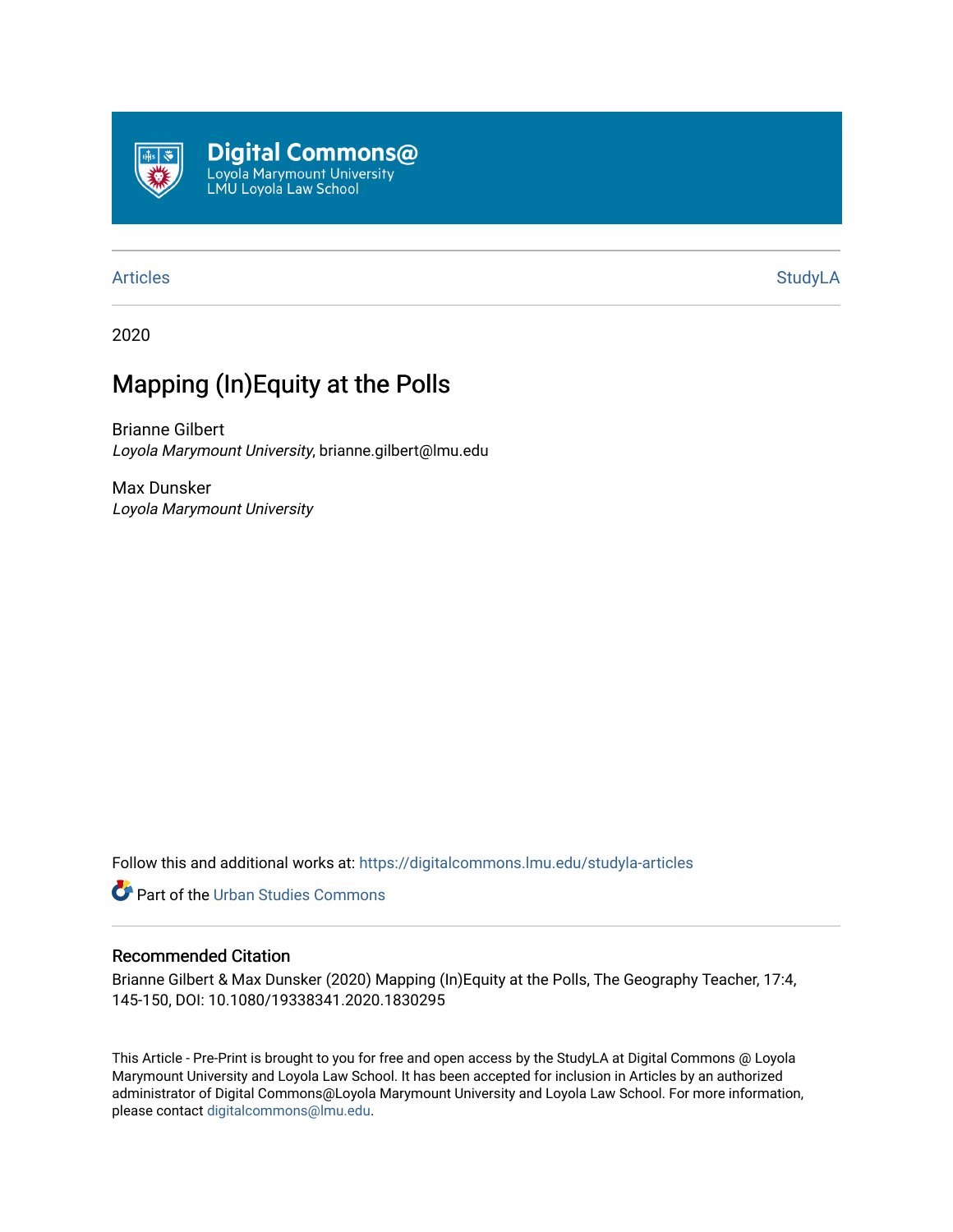### **Mapping (In)equity at the Polls**

### **Author Photos**

BG Headshot:<https://lmu.box.com/s/mq1ohgqz2j2fxhw2znirdqvugtcoklvh> MD Headshot:<https://lmu.box.com/s/gru7pf6xrevl7r0x6w2ephm62jbd6fdr>

### **Authors**

Brianne Gilbert and Max Dunsker

### **Authors Affiliation**

Thomas and Dorothy Leavey Center for the Study of Los Angeles

Loyola Marymount University

Los Angeles, California, USA

### **Author Bio (three sentences maximum)**

Brianne Gilbert is the associate director for the Thomas and Dorothy Leavey Center for the Study of Los Angeles (StudyLA) at Loyola Marymount University, where she leads numerous studies involving voter polls, public opinion research, and leaders/elite surveys. She also is a senior lecturer at LMU in the departments of political science and urban and environmental studies, teaching courses on political internships, GIS, and geospatial research. Max Dunsker is a research assistant at StudyLA and the team's GIS specialist. His research interests include using GIS to analyze human systems, ranging from civic engagement to agriculture.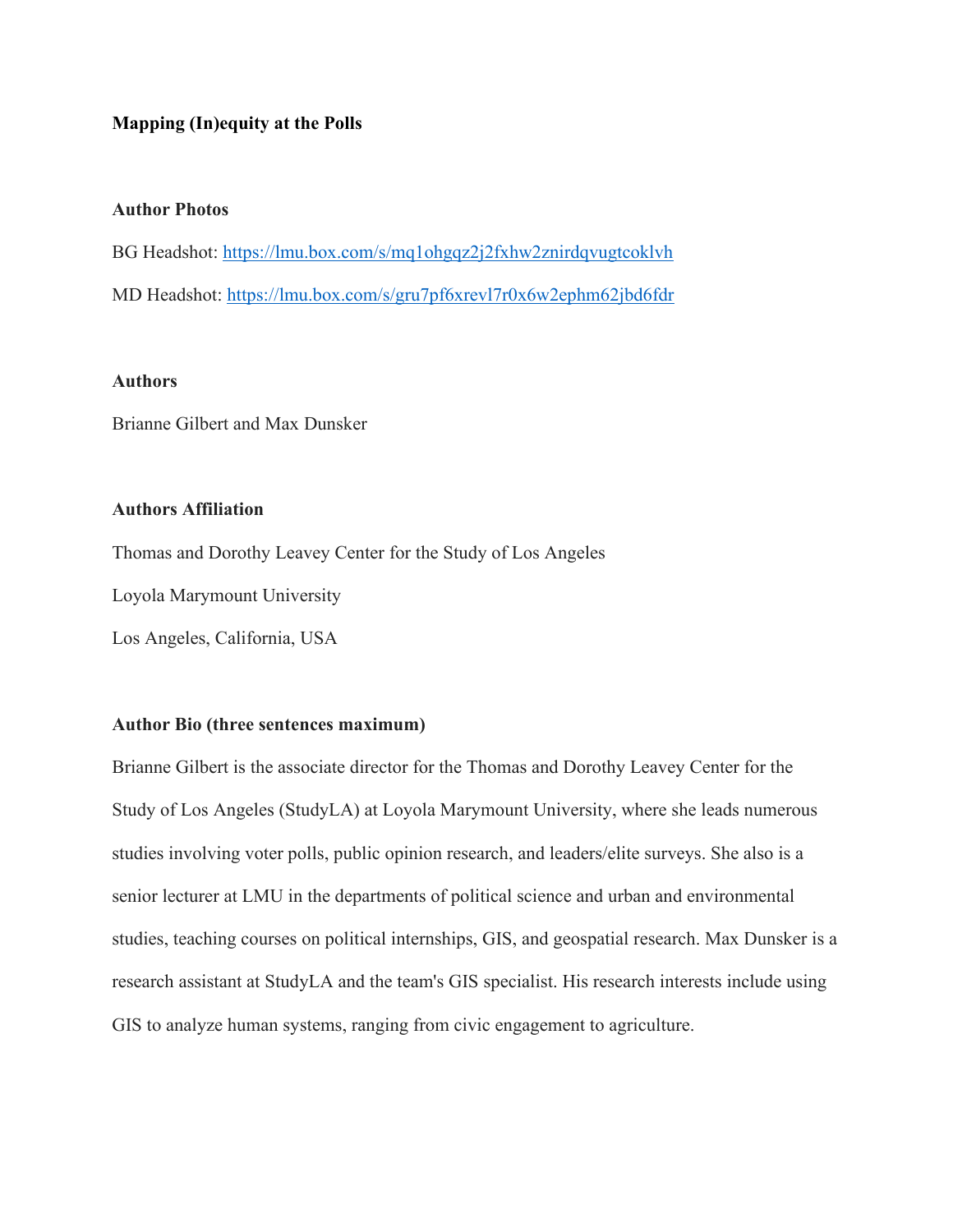### **Abstract**

While provisions of the 1965 federal Voting Rights Act continue to guarantee equal voting rights, a fundamental question remains: do all citizens enjoy equal access to the ballot box? Anecdotally, we know that not everyone has equal access, yet where do these differences exist spatially, are there trends, and how can students make an impact? This overarching lesson plan creates a set of lessons for students to determine a list of vote location characteristics, collect data at the polls, and analyze the data to answer these questions, opening the doors to many more questions as well. Included in the lesson plans are a sample survey, steps for selecting voting locations, and questions for analysis.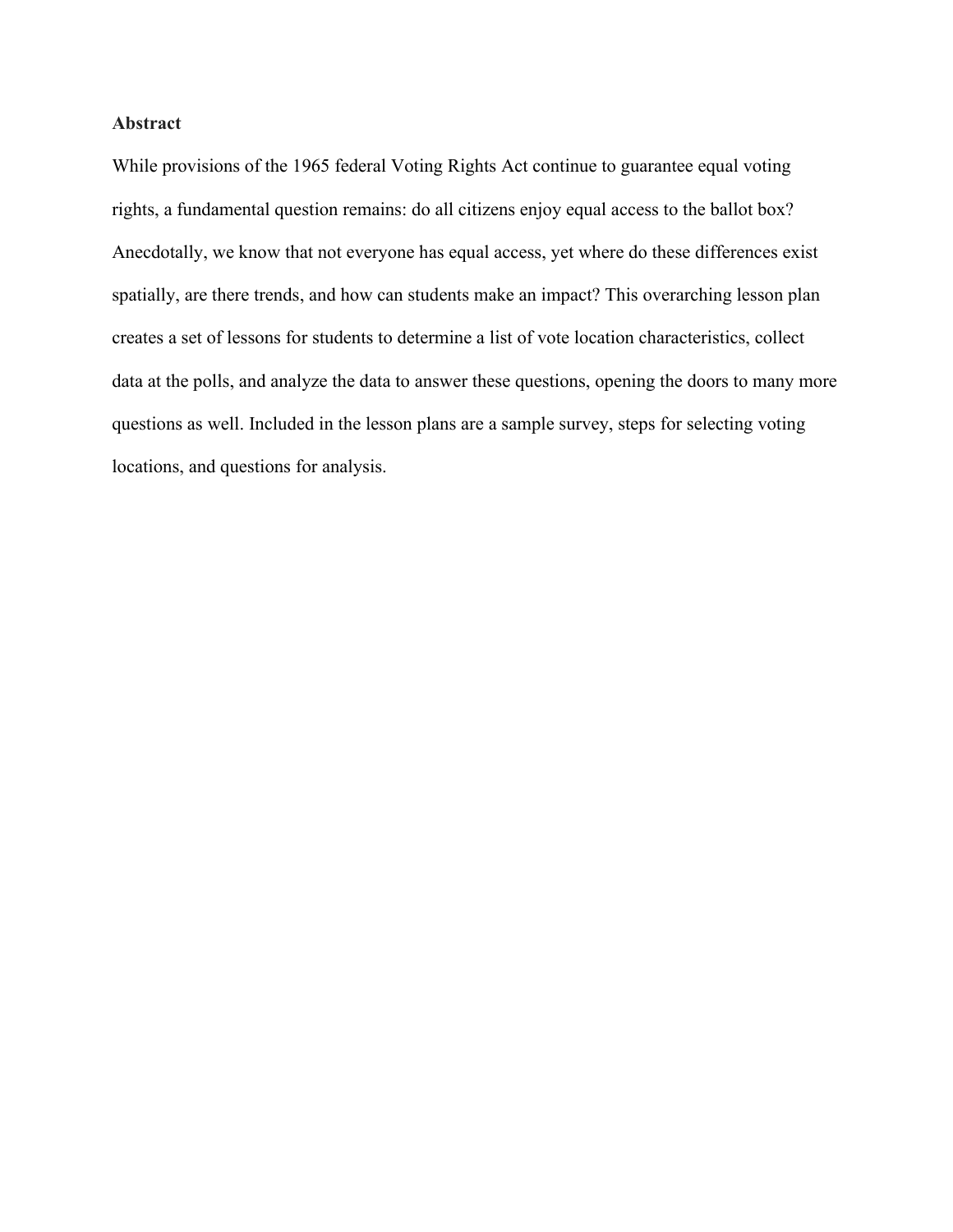### **Mapping (In)equity at the Polls**

### **Introduction/Context**

While provisions of the federal Voting Rights Act of 1965 continue to guarantee equal voting rights (Dreiband 2017), a fundamental question remains: to what extent do all voters share an equitable experience at the polls? Anecdotally, we know that not everyone has equal access, yet where do these differences exist spatially, are there trends, and how can students make an impact? This overarching lesson plan creates a set of lessons for students to determine a list of vote location characteristics, collect data at the polls, and analyze the data to answer these questions, opening the doors to many more questions as well.

In addition to learning about the provision of voting services, students will engage in applied research, becoming active participants in their education. In a survey of students who took part in a previous polling place quality assessment, students felt that the time they spent on the project was "valuable," that it "enhanced understanding of course materials," and that a majority would recommend a friend to participate (Mann et al. 2018). This project is an opportunity for civic engagement and field research that will introduce students to questions around American elections, voting services, and social justice.

#### **Learning Goal**

The lesson introduces students to the equity differences in voting locations or polling places. Not all voting locations provide voters with the same experience, and by surveying individual voting locations in your study area, students learn how people experience voting in different places. In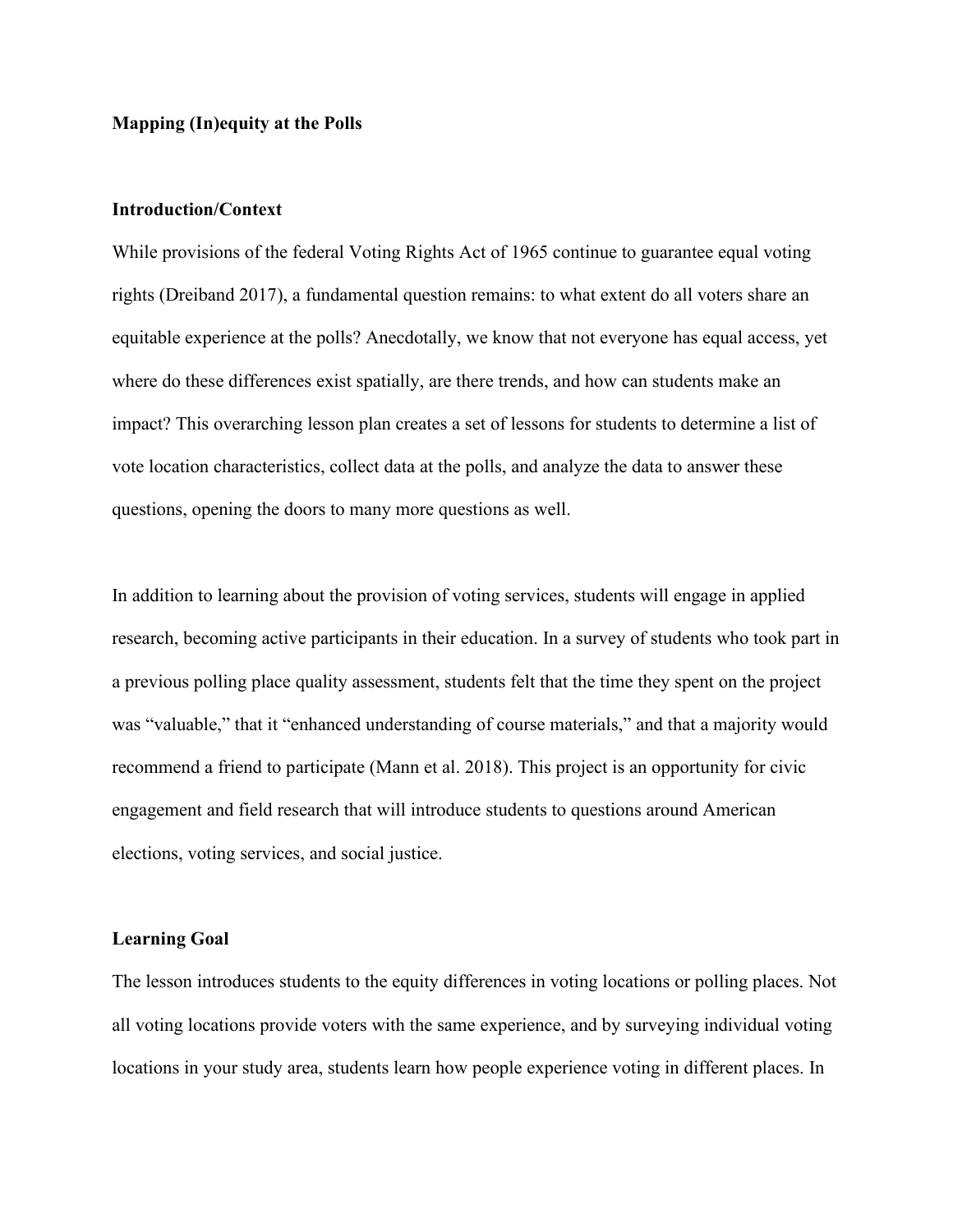addition, by overlaying demographic data, students can visualize how these differences in voting experiences may correlate with different demographic characteristics. This lesson emphasizes social justice by combining elements of geography and social science research to engage students with their community.

### **Guiding Question**

To what extent do all voters share an equitable experience at the polls?

### **Target Audience**

Secondary social studies and higher education geography, political science, and student engagement courses. Students should be familiar with Geographic Information Systems.

### **Time**

2-3 hours for site selection and logistical set-up

One class session (preferably before Election Day) for discussion and preparation with students One day for data collection (Election Day) (hours can vary depending on availability of the students)

At least one class session for data analysis and debrief

### **Standards and Skills**

#### *National Geography Standards*

1. Element 1: The World in Spatial Terms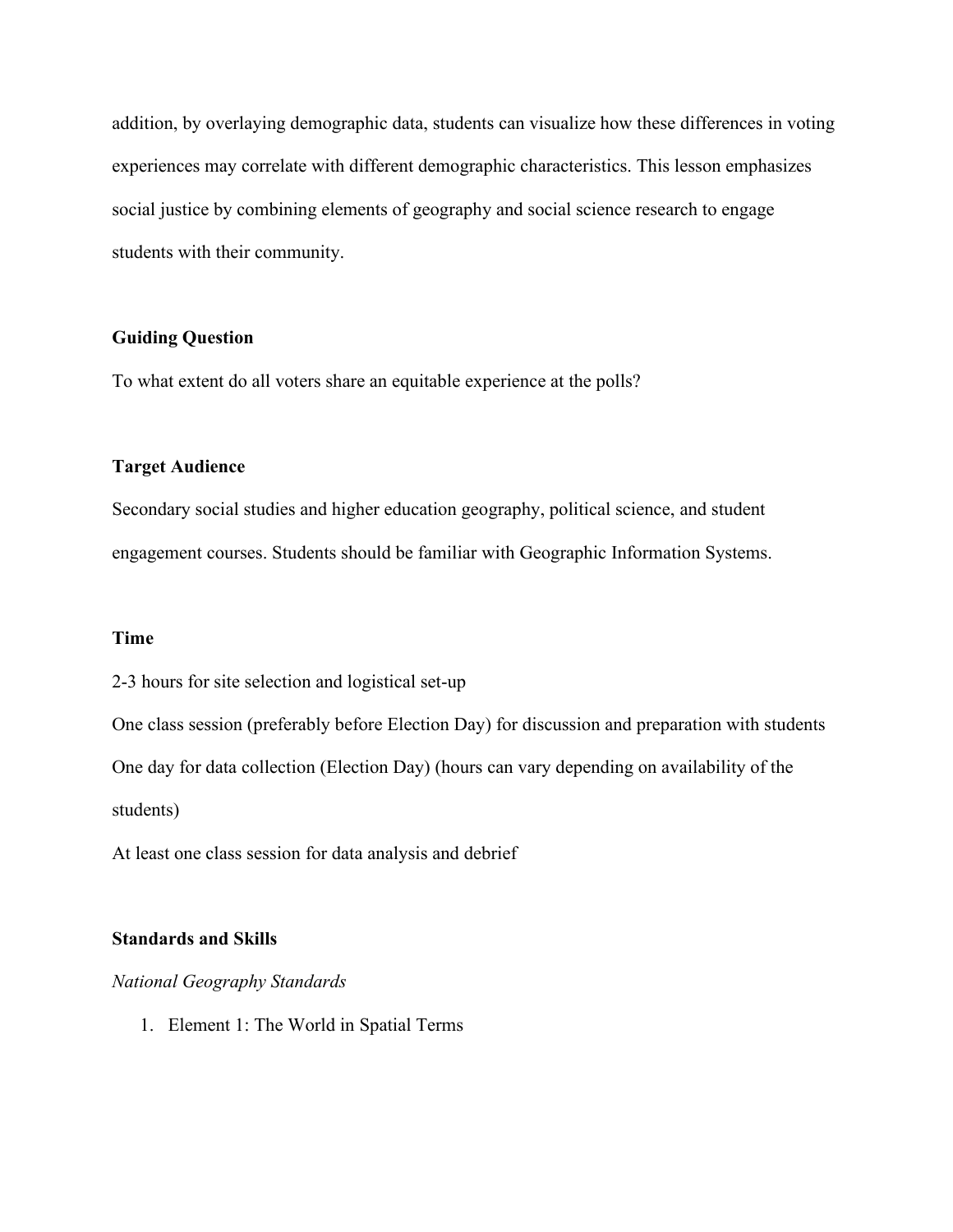[How to use maps and other geographic representations, geospatial technologies,](https://www.nationalgeographic.org/education/standards/national-geography-standards/1/)  [and spatial thinking to understand and communicate information](https://www.nationalgeographic.org/education/standards/national-geography-standards/1/)

2. Element 2: Places and Regions

[How culture and experience influence people's perceptions of places and regions](https://www.nationalgeographic.org/education/standards/national-geography-standards/6/)

3. Element 4: Human Systems

[The characteristics, distribution, and migration of human populations on Earth's](https://www.nationalgeographic.org/education/standards/national-geography-standards/9/)  [surface](https://www.nationalgeographic.org/education/standards/national-geography-standards/9/)

4. Element 6: The Uses of Geography

[How to apply geography to interpret the present and plan for the future.](https://www.nationalgeographic.org/education/standards/national-geography-standards/18/)

## **Preparation**

The survey of polling place characteristics, shared in the lesson, was repurposed from the 2020 LA Votes: Vote Center Study, a survey of voting locations across LA County, conducted by StudyLA on March 3, 2020. The questionnaire is comprehensive, though students may edit it or expand it to fit the needs of the classroom.

- Opening Lesson: Preparing the survey and selecting the locations
- Developing Lesson: Collecting, entering, and cleaning data
- Concluding Lesson: Mapping and analyzing the data

### **Materials**

• Layer file of voting locations (e.g., polling places or vote centers) in your study area, with an attribute for address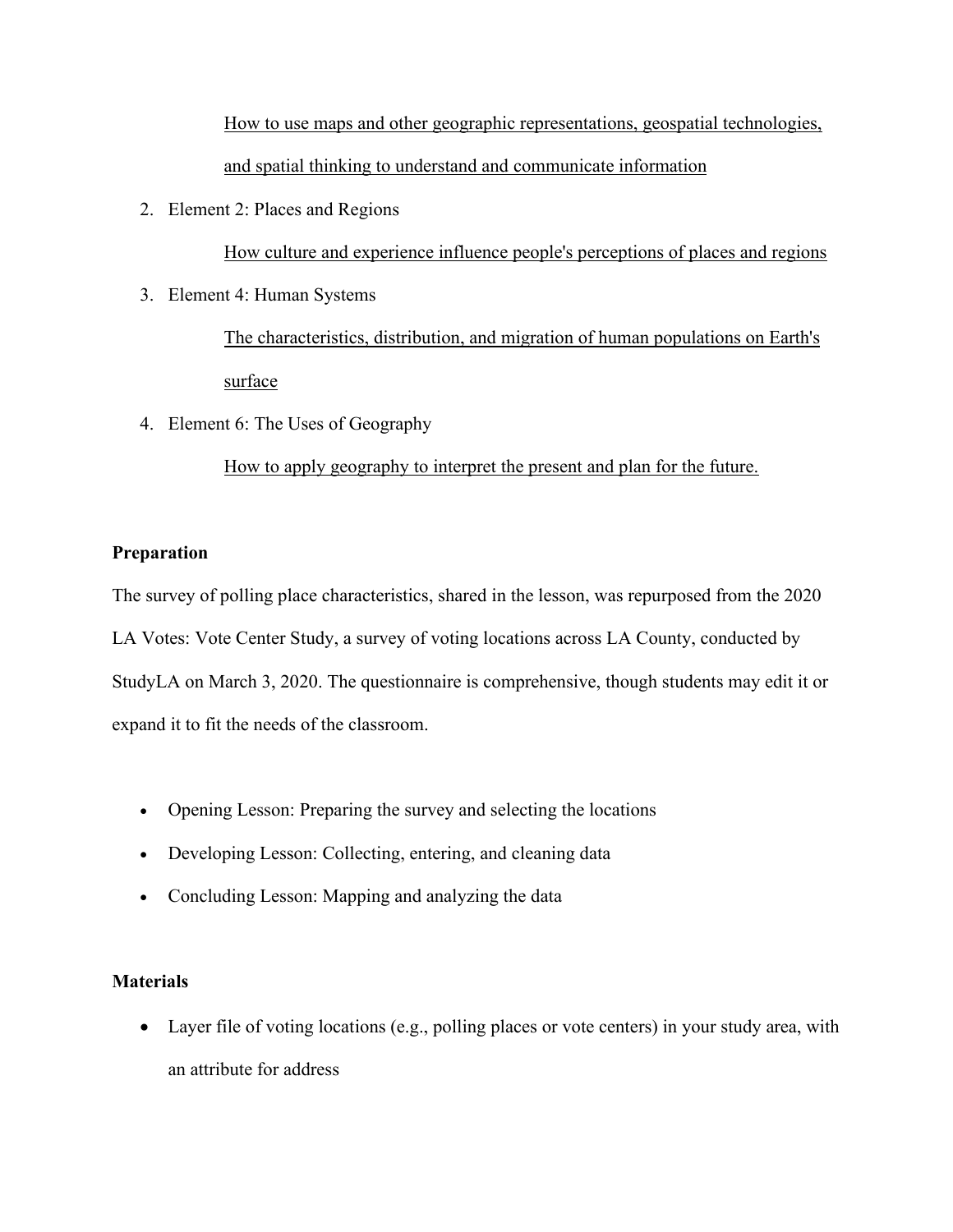- Map of your study area (e.g., city, region, county, etc.), subdivided by a smaller geography for comparison purposes (e.g., city council districts or neighborhoods)
- Survey of polling place characteristics (see example)

### **Opening the lesson or instruction**

### *Background Discussion*

Over the course of American history, groups have demanded suffrage, the ability to vote, and enfranchised themselves into voting: the vehicle for this enfranchisement has traditionally been the American Constitution. Possible ideas to discuss include:

- Highlighting the importance of the 15th and 19th amendments in expanding voting rights to black men and women, respectively.
- Taking a deeper look at the 15th amendment, discuss the Jim Crow laws that disenfranchised African Americans who earned the right to vote. These were permissible because the Southern states' discretion in the administration of elections.
- Discussing the distribution of responsibilities between national, state, and local policymakers in election administration. If relevant, discuss any recent news about voting changes in your state or county.

Some groups are still overcoming barriers to voting more so than others, such as people with disabilities or those who cannot forgo their pay to go vote. Students can discuss the repercussions of disenfranchisement today and whether there are any other groups who are still unable to vote.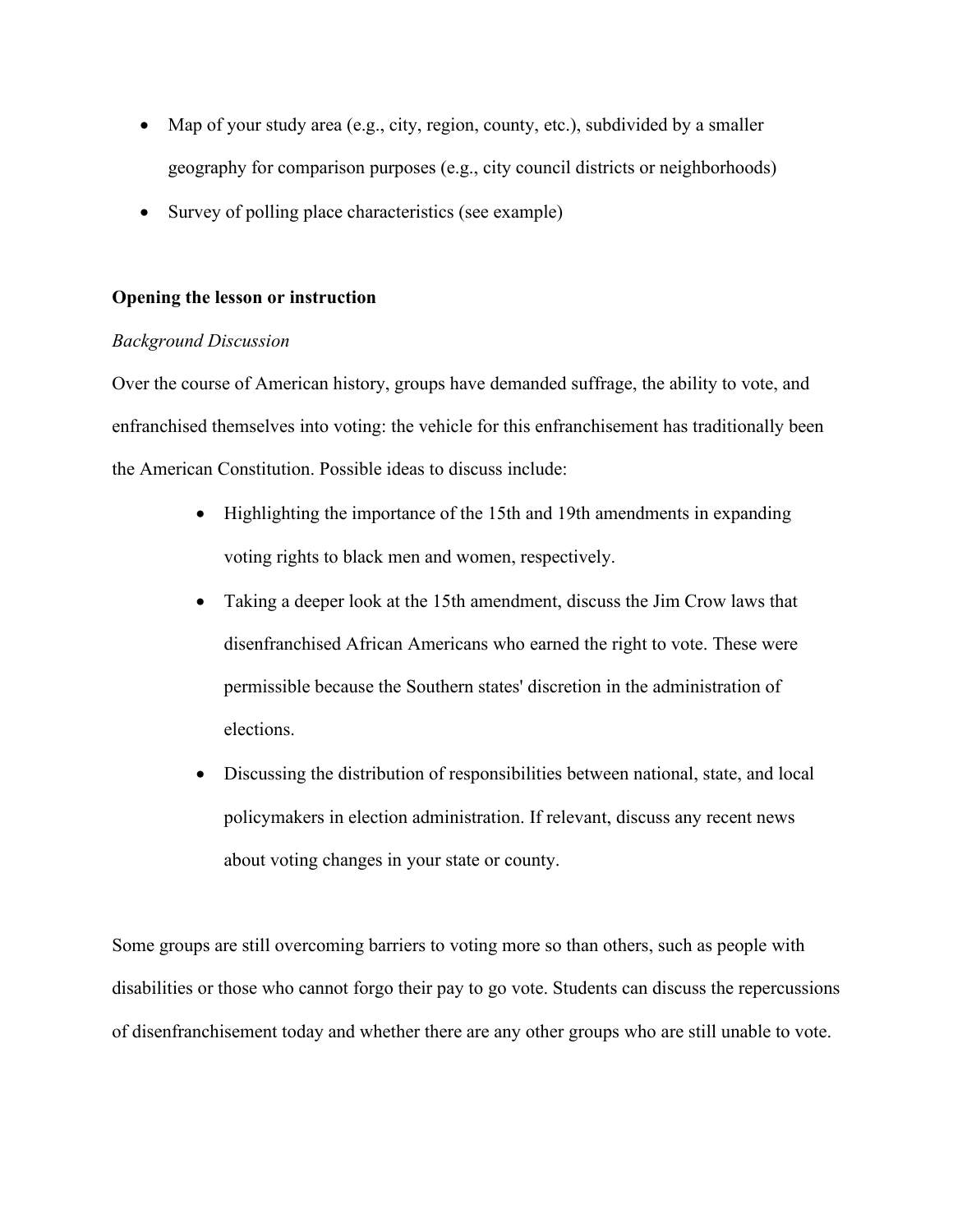Explain that this lesson focuses on trying to identify differences in the provision of voting, searching first by geography and then by demography. Inform students that this research is an important method of civic engagement, providing feedback to local officials to facilitate better voting accommodations in future elections for people in your community.

Explain that there have been many projects designed to examine the provision of voting services across an area. In a past assessment of polling places in LA County, low-income and minority neighborhoods were more likely to have poor quality voting services than neighborhoods with higher incomes or a principally white population (Baretto, Cohen-Marks, and Woods 2009). A recent nationwide study found that counties and states accounted for much of the variation in voting services, which is understandable given the role those two entities have in administering elections, but did not find differences based on race/ethnicity or socioeconomic factors (Stein et al 2020).

Though this study was initially prepared for Los Angeles County, it is also appropriate for use in areas where vote-by-mail is more prevalent. Vote-by-mail has become an increasingly popular method of voting since 2000; a study from the Democracy and Polarization Lab at Stanford University (Thompson et al. 2020) proved that voting by mail is an effective non-partisan method to increase voter turnout. In states like Colorado, where only a small percentage of the population casts their ballot at-poll, what barriers may be prohibitive for those who vote-bymail? Does your county provide free postage for vote-by-mail ballots?

#### *Research Discussion*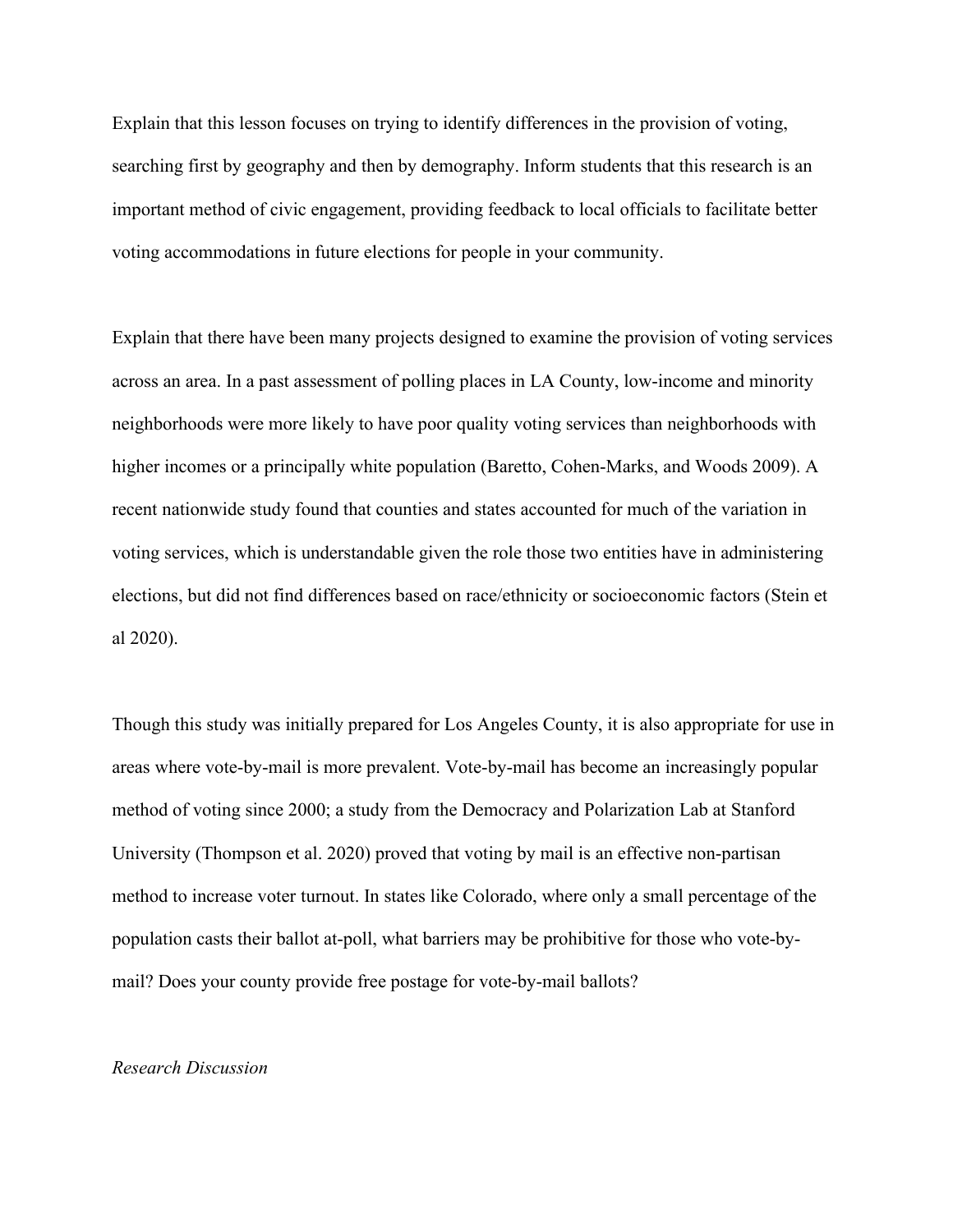Regardless of the efforts to increase vote-by-mail, the majority of American voters still cast their ballot at-poll. To understand differences in voting locations, students do not need to visit every voting location. However, teachers will want to make sure the research is inclusive of the entire community. Start by introducing the concept of area random sampling. Explain that without the bandwidth to examine every voting location, the class will randomly select a smaller sample of voting locations within different subdivisions, which will be representative of all the voting locations in your study area.

Display a map which contains three layers:

- your chosen study area boundary,
- a relevant subdivision of the study area (e.g., city council districts or neighborhoods – an example is in the Appendix), and
- the voting locations in the election (usually the county election office's website will have a map of voting locations that is already georeferenced or have a list of addresses by which to geocode)

Then explain the methodology for how the locations were chosen within the study area. Divide the voting locations based on a geographical subdivision of your study area, so that you have a list of voting locations that are within each of subdivision. Using these subdivisions assures an even geographical distribution of polling places across the area and allows for comparisons between subdivisions once the data are collected.

Select your voting locations using the area sampling method. To do this, choose a randomizer that is a whole number greater than 1. In each voting location group, choose the row numbers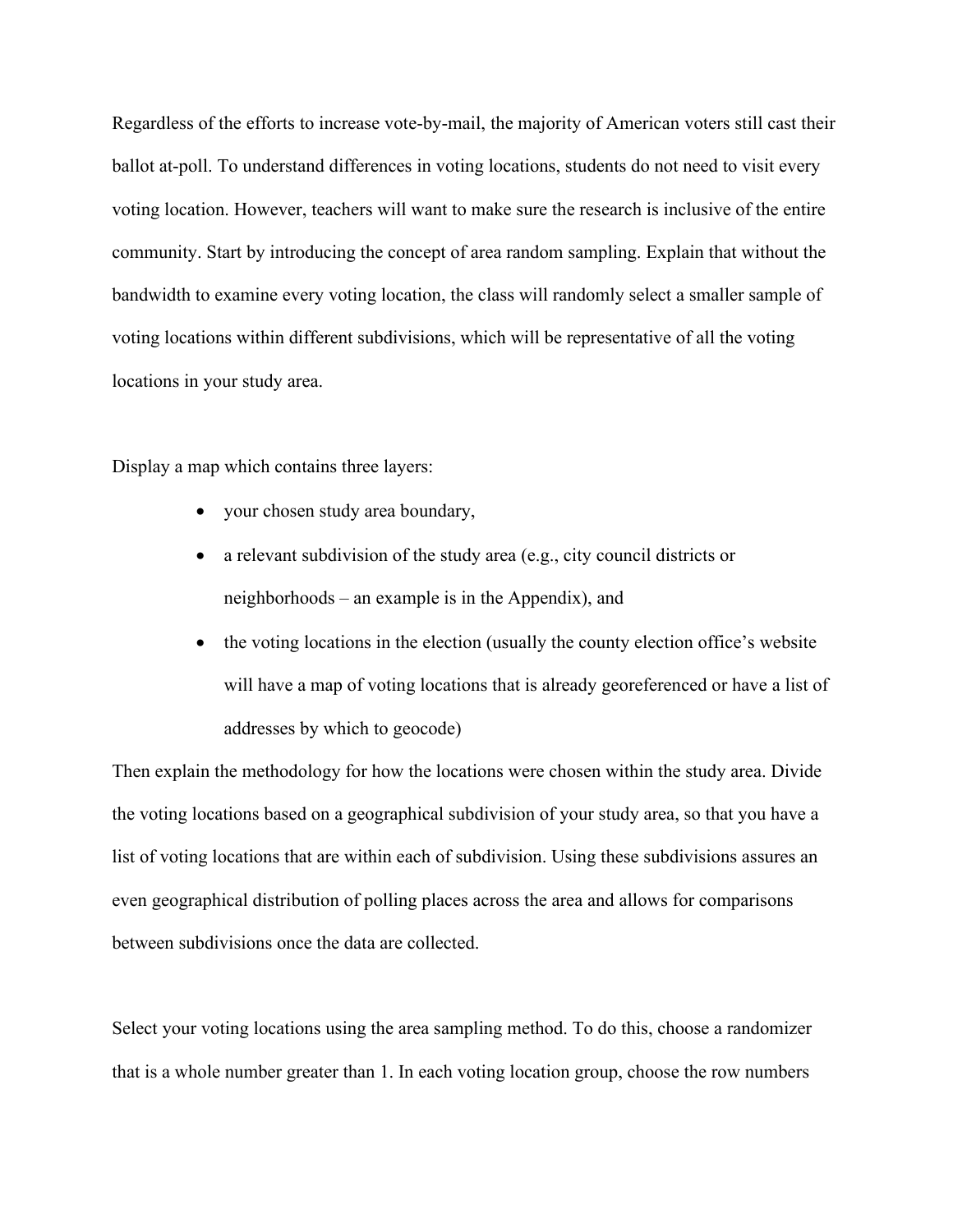that are evenly divisible by your randomizer to create a randomized list. From the top of the new, randomized list of voting locations, select the number of voting locations in each subdivision you are including in the study. Make sure you select the same number of voting locations from all subdivisions. If the voting locations you randomly chose are clustered within the area subdivision, delete the voting location you chose most recently of the two and select the next voting location from your randomized list for that subdivision.

Verify that your locations are where you expect them to be. For example, in the map in the Appendix, the voting locations are the same color as the area in which we expect them to be. For example, a quick color match shows that all the red circles are in red areas.

#### *Survey Discussion*

To collect data on the voting locations, the class needs to create a survey, or list of variables, to explore. An example survey is available in the appendix. In this example, voting locations are evaluated on three criteria: the building, exterior, and interior, all with a focus on accessibility. Ask the students what topics they want to cover. What are the laws in your area? Also, are there questions that are time-specific, for example questions about social distancing and six feet of separation are now part of the conversation though they were not a concern in previous elections.

Spend time editing and discussing the survey to get the optimal wording and to allow all students to engage with the survey design. This also facilitates a shared understanding of how to interpret the questions. Note that the survey response choices are operationalized in an effort to remove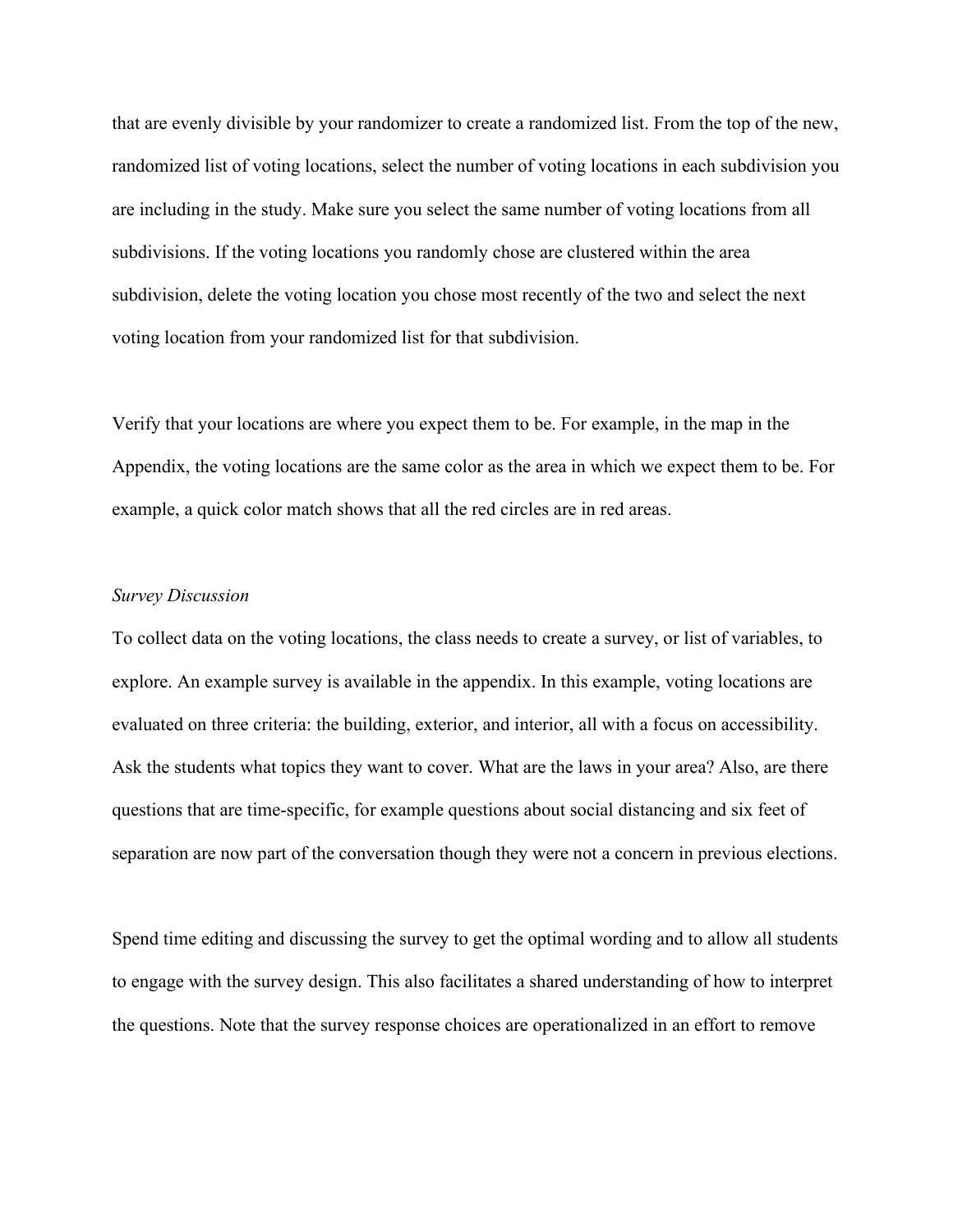any subjectivity from the analysis; share with the students why they should be as specific as possible with their answer choices and question wording.

### *Logistical Discussion*

Once the survey design is complete, print as many surveys as voting locations in the sample. Other supplies, such as a piece of string for measuring doorways for ADA compliance, might be necessary to pack. Remind the students to bring a snack and water bottle as well.

Split the students into pairs or small groups, with at least one person in the group having access to a vehicle. Divide the selected voting locations evenly amongst the groups and assign nearby locations to the same group where possible. For each group, put a list of the addresses for the voting locations they will be visiting in a bag with the surveys and supplemental materials.

If the project is performed during times of social distancing, additional precautions will need to be taken such as reminding students to wear masks at all times and remaining six feet from others.

#### **Developing the lesson or instruction**

Once students have collected the data, have them enter the data into a database. An online entry form can expedite this process. After students have entered the data, the teacher will need to clean the data. The more time spent organizing the students ahead of time, the shorter the cleaning likely will be. After the teacher has cleaned the data, students are ready to import the dataset into their mapping software. Several software or online options for mapping are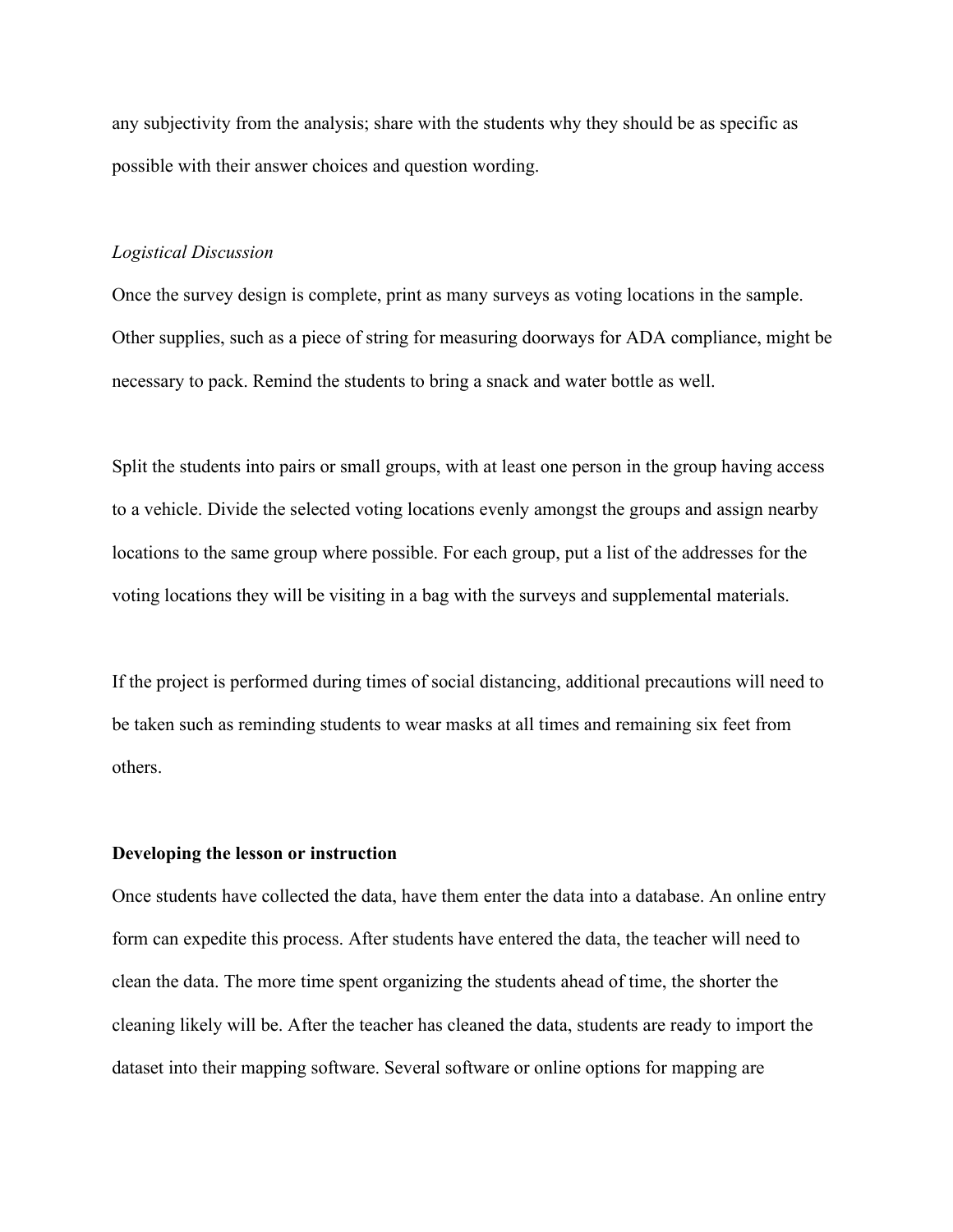available. Resources for ArcGIS Online and Google My Maps are attached below. Data saved in an Excel or CSV (comma-separated value) documents are easily uploaded into the GIS. Once uploaded, there are two main options for adding the data to the locations:

- If the dataset includes geography variables (address, city, state, and zip) for each voting location, each row of data can be geocoded – or matched to a particular latitude and longitude based on their address – on a map.
- Alternatively, a unique identifier, such as the voting location ID, can be used to join the data from the survey to the voting location ID of the specific vote location stored in a file with its geospatial information. Examples of how to add data from a spreadsheet to a map are ava[i](#page-17-0)lable on Esri's website<sup>i</sup> or through Google Maps<sup>ii</sup>.

#### **Concluding the lesson or instruction**

Now the real fun begins. Once the data are in the mapping software, the students can locate each of the voting locations they visited on their map within the software. Students can change the symbology depending on the question being mapped to look at patterns by geography. Start by introducing a few standard visualization techniques:

- Equal interval data are distributed among predetermined bins of equal size
- Quantile data are distributed evenly among bins of different sizes
- Defined interval data are distributed among bins of equal size, chosen by the user
- Manual data are distributed among bins whose bounds are chosen by the user.

Depending on the level of the course, students can look for patterns on their own or they can conduct spatial statistical analysis with the data. Ask students whether patterns exist or the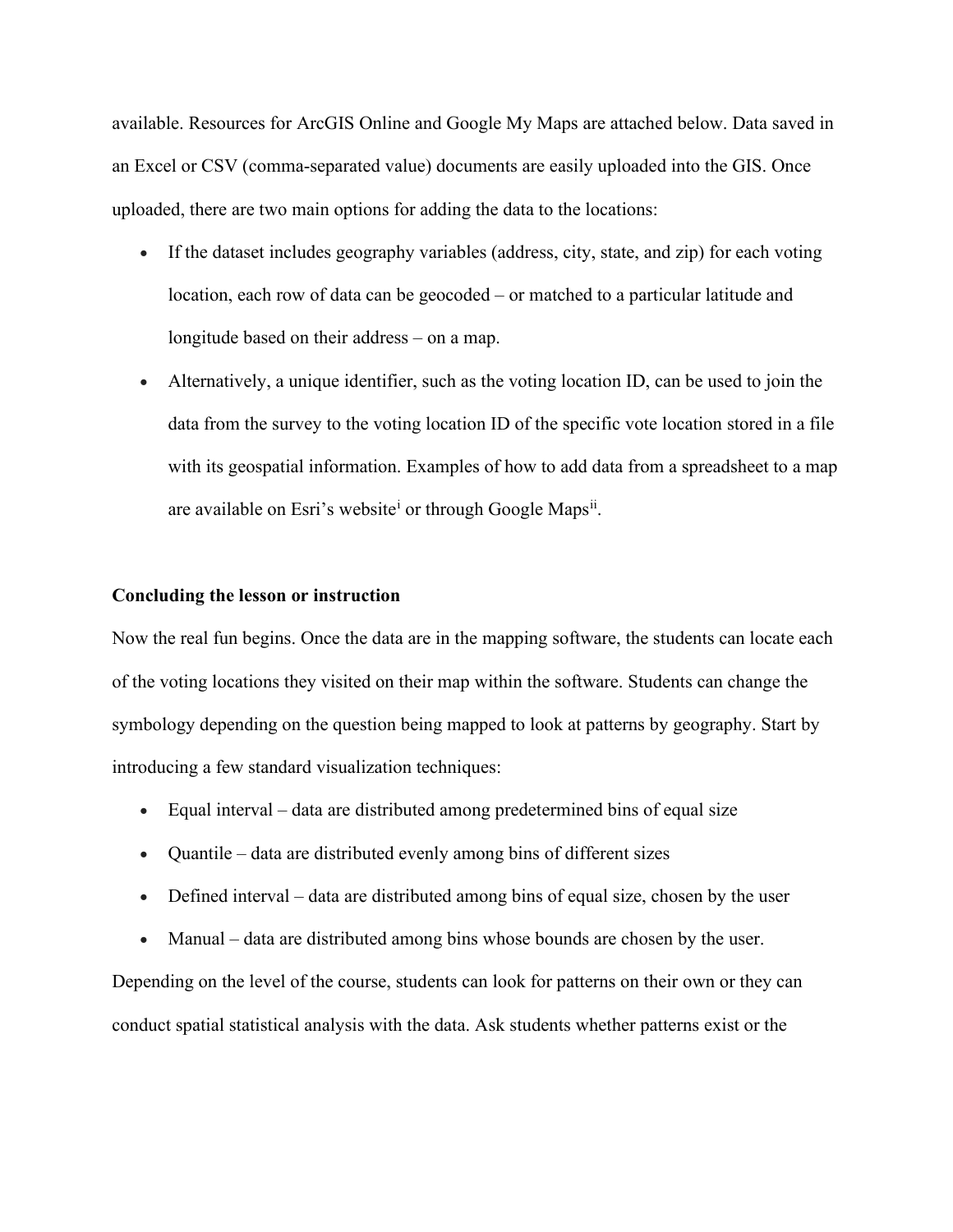findings seem to be random. Are there any areas (e.g., city council districts or neighborhoods) where voting locations are fraught with more issues?

Students can also add geospatial layers of with a variety of demographic and socioeconomic variables to analyze demographic patterns in relation to the voting locations. Sources for these data include Census Bureau and Esri's Living Atlas, among others. Demonstrate how to create choropleth maps using the demographic data, and how to overlay data from the voting locations on top.

Returning to the topic of social justice, ask students if it appears that voters in all areas have the same quality of polling places. Are there particular clusters on the map that have different characteristics? What are the demographics of those areas? By accessing these data, students can see how variables for race/ethnicity or household income may bring to light additional patterns of inequitable distribution of polling place qualities. Ask what patterns they observed based on the demographics of particular areas. Follow up by asking whether there are additional policies or requirements of polling places that could be established to help all voters have more equitable access to voting. Conclude with highlighting how geography and social science research can come together and lead to improvements in social justice in their area.

### **Formative and summative assessment**

To assess students on their learning, they should be able to do the following:

• Correctly map the voting locations,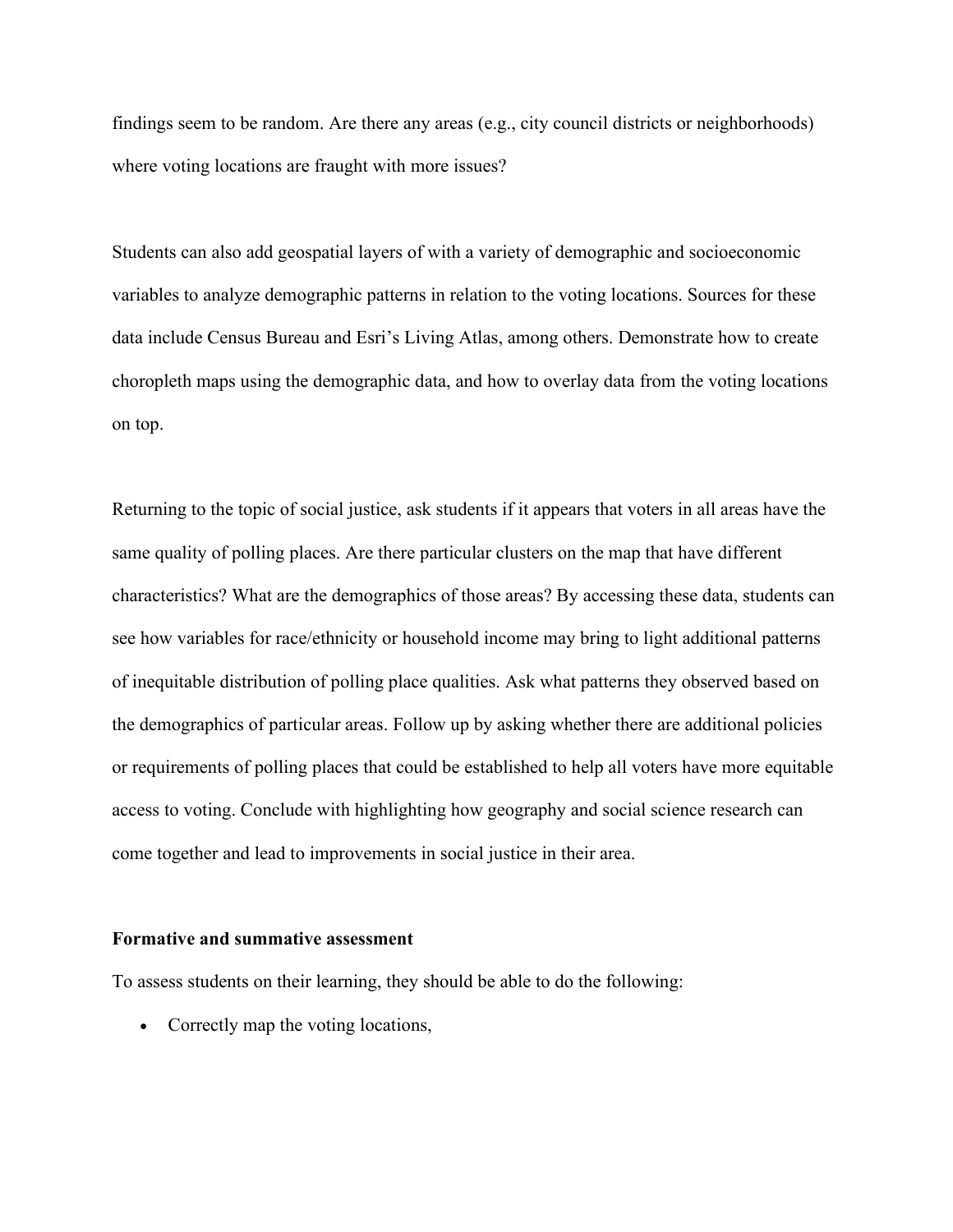- Create multiple choropleth maps highlighting key takeaways (to showcase their ability to communicate visually), and
- Explain where clusters of inequality exist, and whether those clusters are in or near regions with specific demographic characteristics (e.g., do areas of lower median household income have more issues at their vote centers than areas with higher median household income?).

### **Debrief**

Take a moment to ask students about their experiences on Election Day and let them share some stories. Ask them to, by a show of hands, indicate how many had been to a new place in the study area on Election Day. To emphasize the geographical concepts, teachers can have them take a couple of minutes to draw a mental map of their study area that incorporates what they experienced on Election Day.

Discuss if visualizing demographic layers showed them something new or confirmed things that they had wondered about their community. Which demographic layers did students find the most interesting in the context of the voting analysis? Ask what trends the students discovered working with the data in GIS.

Remind the students that this exercise, while it was a research project, was also an opportunity for civic engagement. Ask the students what other activities they can do to be engaged citizens. Thank them for doing a service for their community.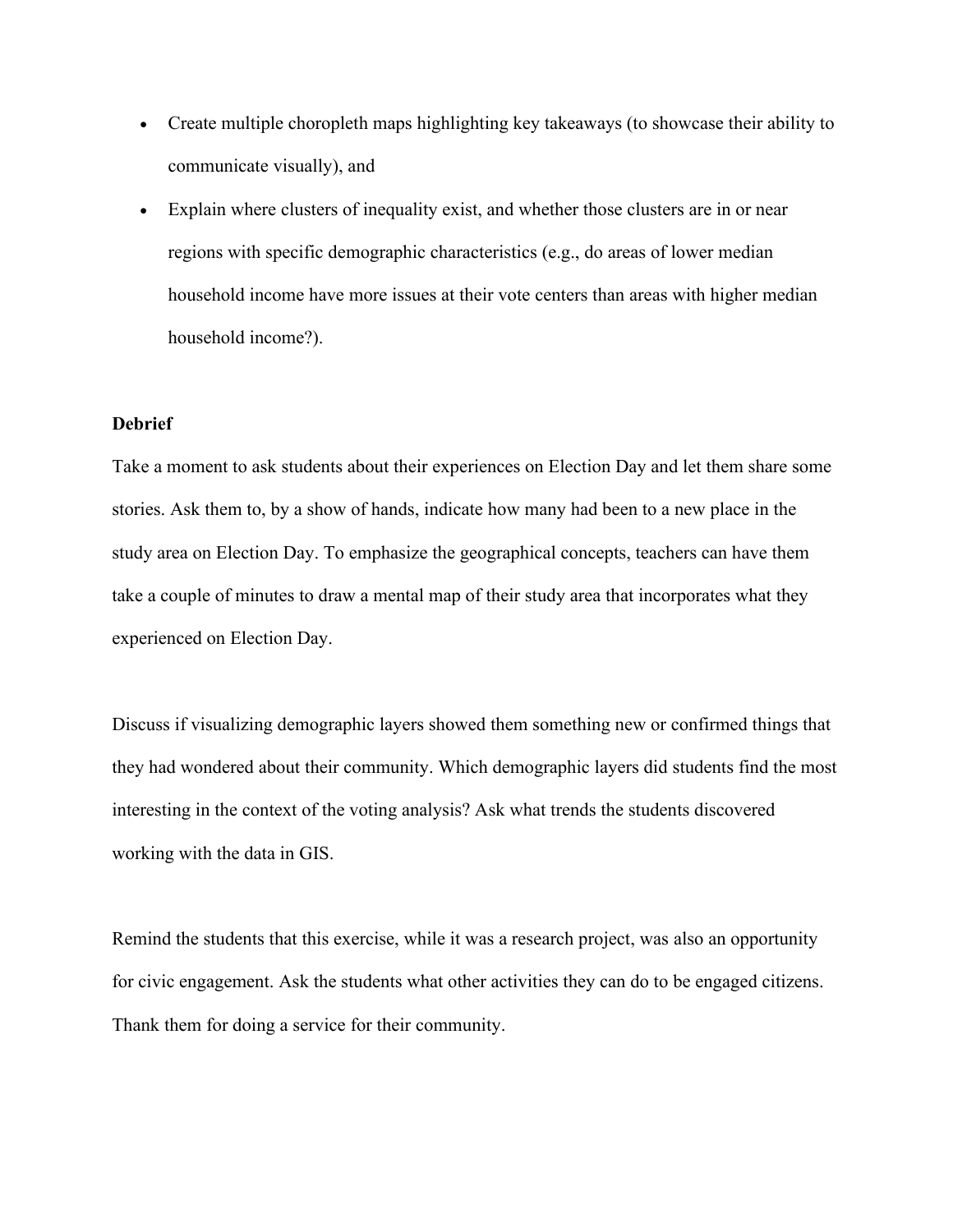### **Extension**

In addition to conducting the survey using the paper format, creating an online survey has notable benefits. Examples include using Esri's Survey 123, Google Forms, or Qualtrics. Having an online survey helps with the following:

- data collection during the day, instead of students needing to enter the data later, and
- depending on the survey type, the location of where the survey was entered may be recorded.

These metadata can be useful to geocode the survey questions. If teachers are planning to use an online survey, paper copies should be distributed as back-ups in case of areas with poor internet access.

Another idea is to have students create a StoryMap of their key findings. This presentation format is easy to distribute and easy to convey information to local leaders or elected officials, particularly if there are areas of concern that need addressing.

### **Sources**

Barreto, Matt A., M. Cohen-Marks, and Nathan D. Woods. "Are All Precincts Created Equal? The Prevalence of Low-Quality Precincts in Low-Income and Minority Communities." Political Research Quarterly, 62, no. 3 (2009): 445–458.

Dreiband, Eric S. 2017. History of Federal Voting Rights Laws. Last Modified July 28, 2017. Accessed June 4, 2020.<https://www.justice.gov/crt/history-federal-voting-rights-laws>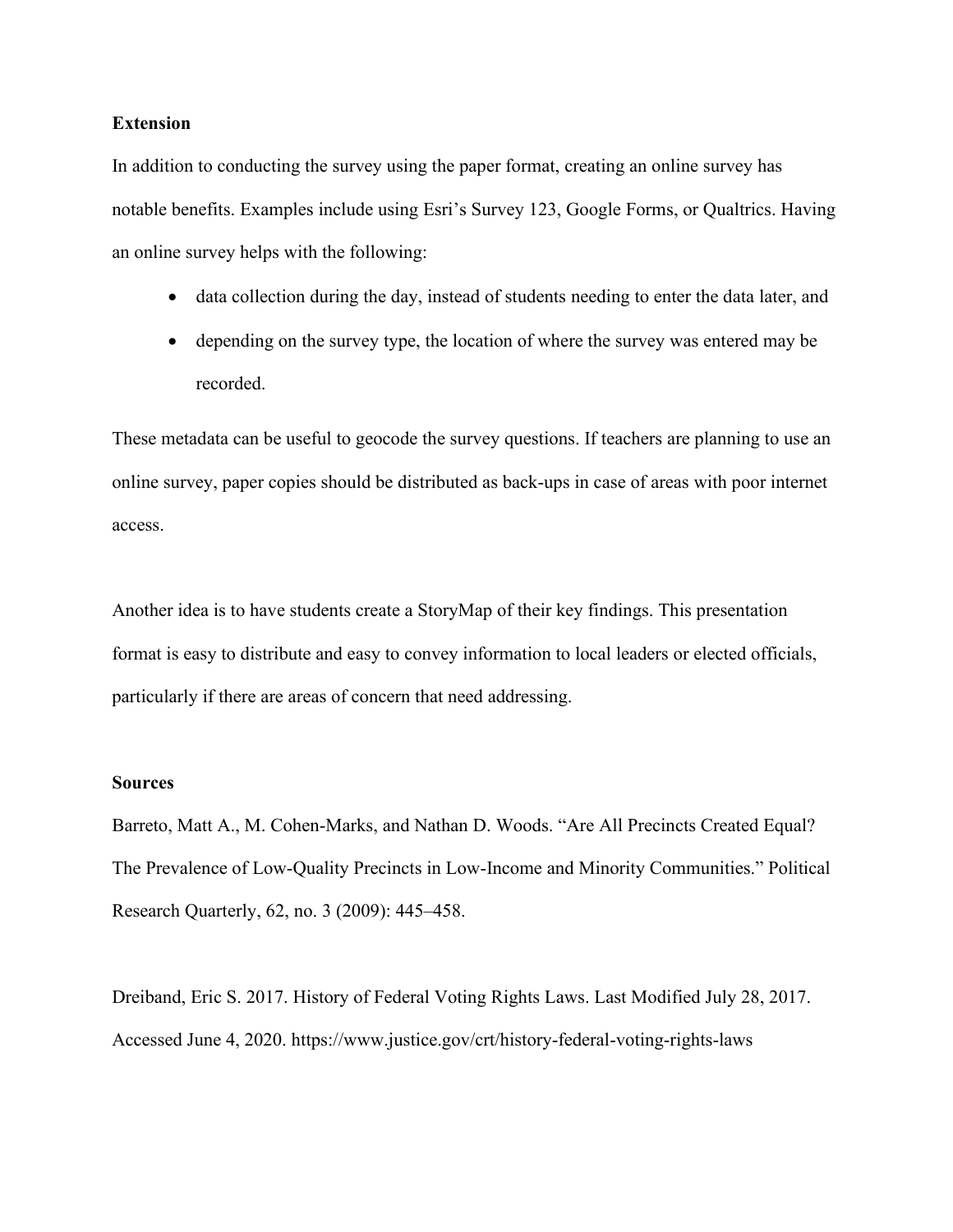Mann, C., Alberda, G., Birkhead, N., Ouyang, Y., Singer, C., Stewart, C., . . . Wronski, J. (2018). Pedagogical Value of Polling-Place Observation by Students. PS: Political Science & Politics, 51(4), 831-837. doi:10.1017/S1049096518000550

Stein R., Mann C., Stewart C. (2020) Polling Place Quality and Access. In: Brown M., Hale K., King B. (eds) The Future of Election Administration. Elections, Voting, Technology. Palgrave Macmillan, Cham. https://doi.org/10.1007/978-3-030-14947-5\_6

Thompson, Daniel M., J. A. Wu, J. Yoder, A. B. Hall. 2020. "Universal Vote-by-Mail Has No Impact on Partisan Turnout or Vote Share." Proceedings of the National Academy of Science. Advance online publication. doi:10.1073/pnas.2007249117.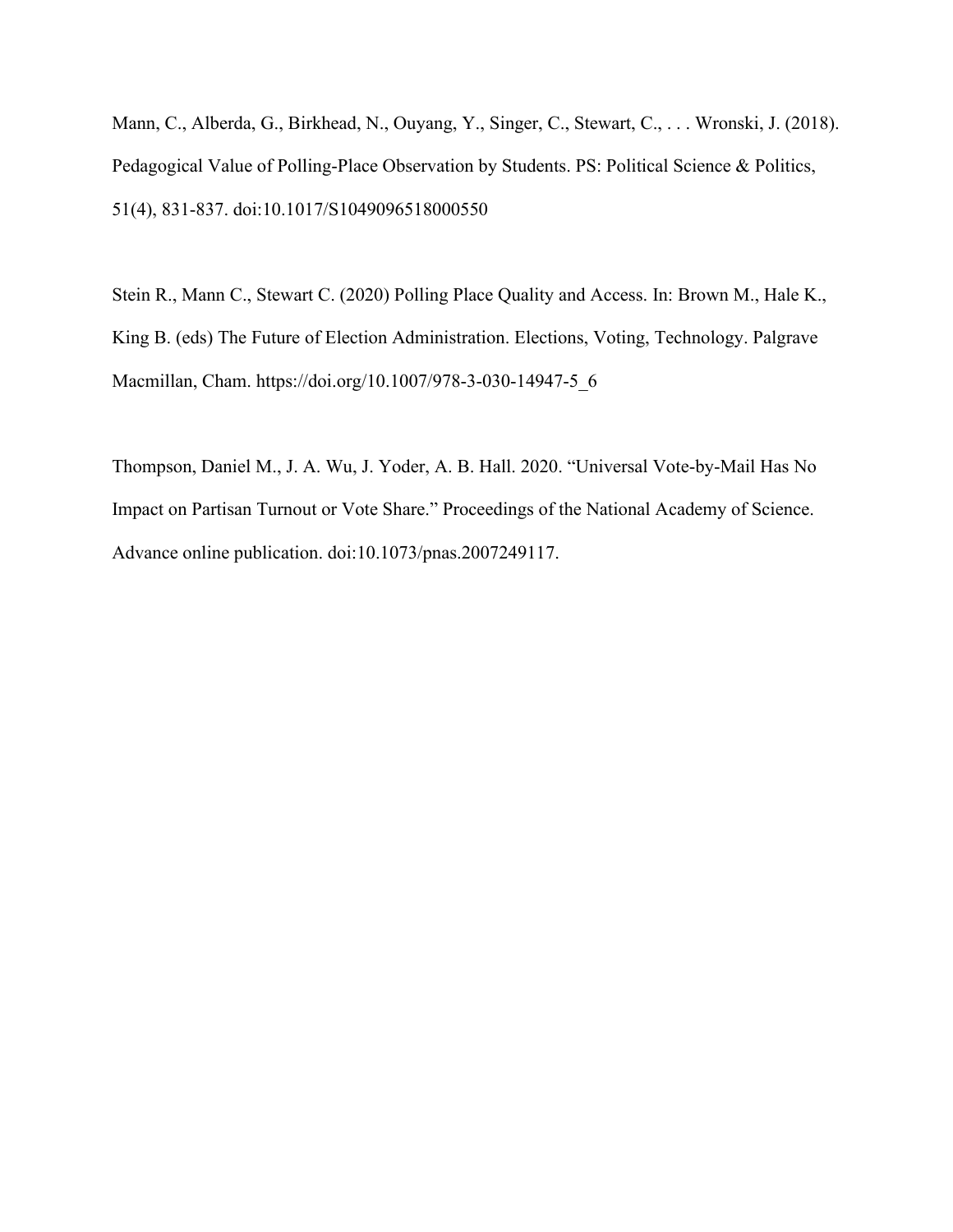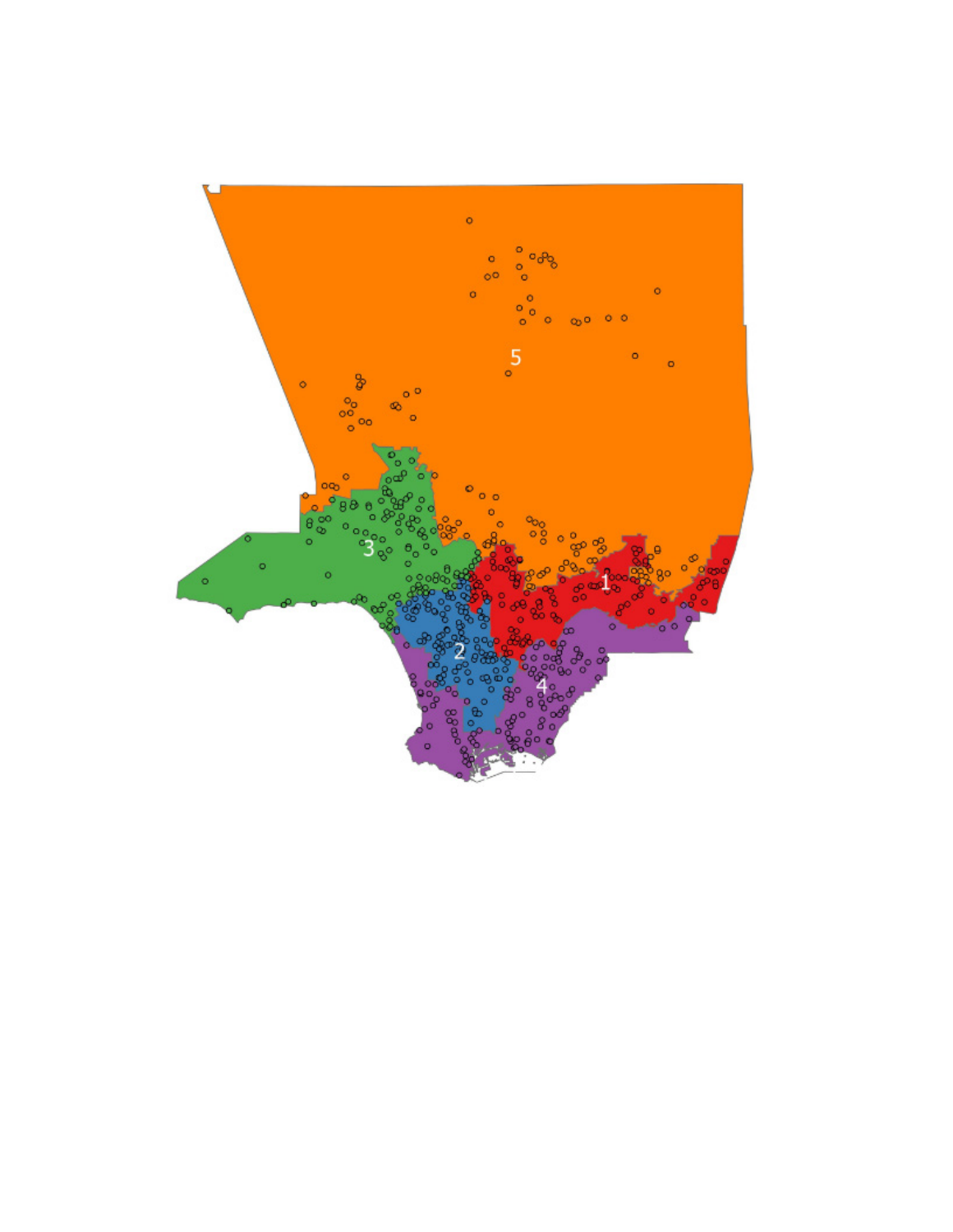This is an example of the map used to select polling places: in this example, we are looking at 600 polling places across LA County, 120 from each county supervisorial district. The point fill is the same color as the supervisorial district it should be within, this serves as a visual check that the voting locations are dispersed and are located in the same area as they should be from our address. Producing such a map for your community will help your students understand the spatial distribution of polling places within your study area.

<span id="page-17-0"></span><sup>&</sup>lt;sup>i</sup> Get started with ArcGIS Maps for Office: [https://learn.arcgis.com/en/projects/get-started-with](https://learn.arcgis.com/en/projects/get-started-with-arcgis-maps-for-office/)[arcgis-maps-for-office/](https://learn.arcgis.com/en/projects/get-started-with-arcgis-maps-for-office/)

<span id="page-17-1"></span>ii Visualize your data on a custom map using Google My Maps: [https://www.google.com/earth/outreach/learn/visualize-your-data-on-a-custom-map-using](https://www.google.com/earth/outreach/learn/visualize-your-data-on-a-custom-map-using-google-my-maps/)[google-my-maps/](https://www.google.com/earth/outreach/learn/visualize-your-data-on-a-custom-map-using-google-my-maps/)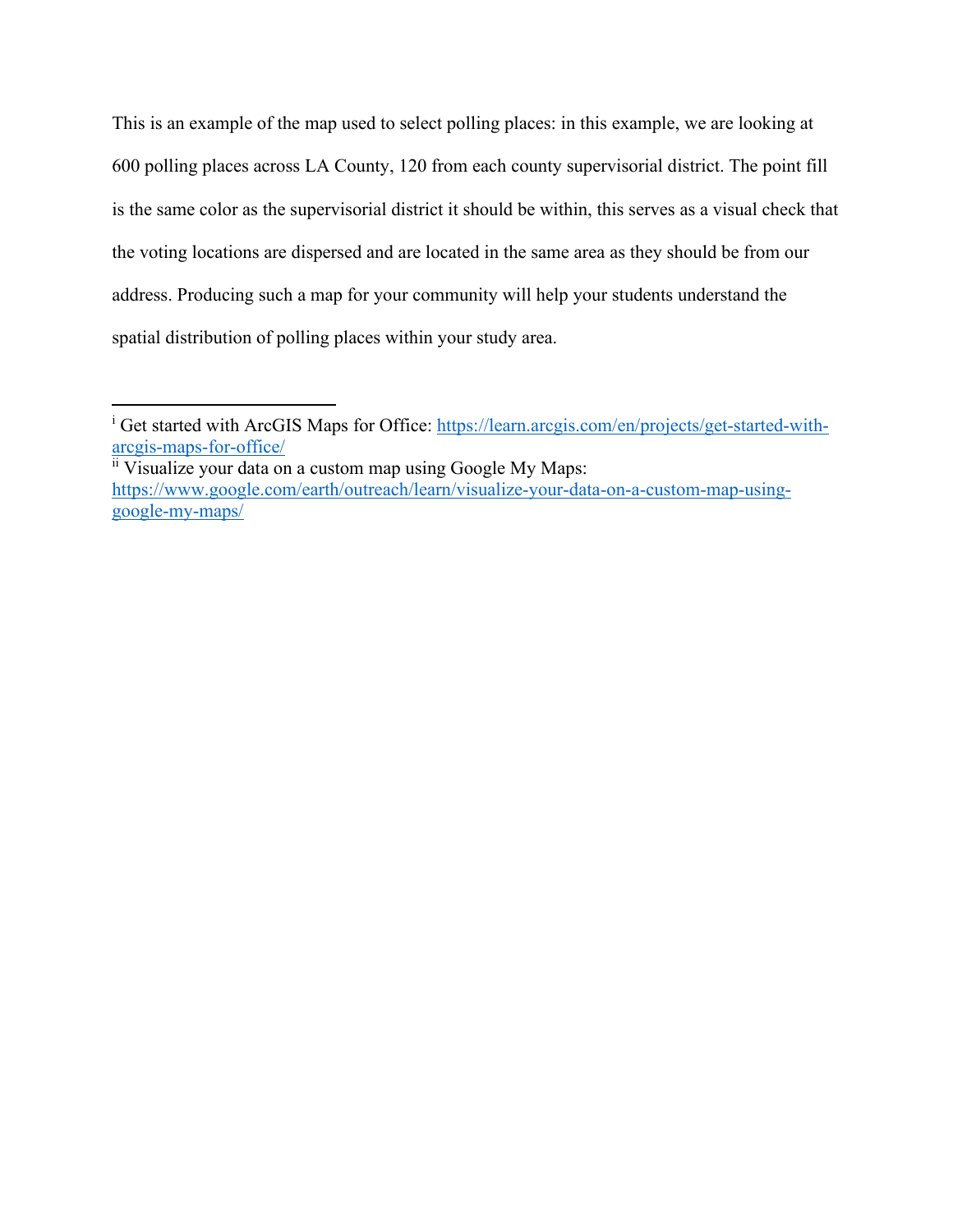# **Voting Location Quality Checklist**

#### **Instructions for Field Researchers:**

- **1. Complete all pages while at the voting location**
- **2. Return the completed survey to [insert location] by [insert time]**

### **Identifiers**

| Time of Completion: | <b>Student Names:</b> |
|---------------------|-----------------------|
| Voting Location ID: | Address:              |

If you are unable to complete the survey explain why here. You must still complete the survey: for the remaining questions, select the "Not applicable" option and write "99" in all required text/number fields. If you are able to complete the survey, ignore this question.



### **Building Questions**

1. What was the furthest distance you were able to see the address on the outside of the building?

- $\circ$  50 feet<br> $\circ$  20 feet
- $\circ$  20 feet<br> $\circ$  10 feet
- o 10 feet
- o 5 feet
- o Not visible<br>
o Not applica
- Not applicable

#### 2. Was the correct address given for the voting location?

- o Yes
- o No
- o Not applicable
- 3. Was the building with the voting location readily visible from the street?
	- o Yes, the building with the voting location was clearly visible from the street
	- Somewhat, the view of the building was obscured by trees or construction
	- o No, the building with the voting location could not be seen from the street
	- o Not applicable
- 4. What kind of parking was available for voters? [Select ALL that apply]
	- o Discrete lot immediately outside building (free)
	- o Discrete lot immediately outside building (pay)
	- o Designated lot within a city block of the building (free)
	- o Designated lot within a city block of the building (pay)
	- o Street parking (free)
	- o Street parking (pay/metered)
	- o Not applicable

5. What was the number of empty parking spaces readily visible from the voting location?

- o No spaces were available
- o Between 1 and 10 spaces
- o Between 11 and 30 spaces
- o More than 30 spaces
- Not applicable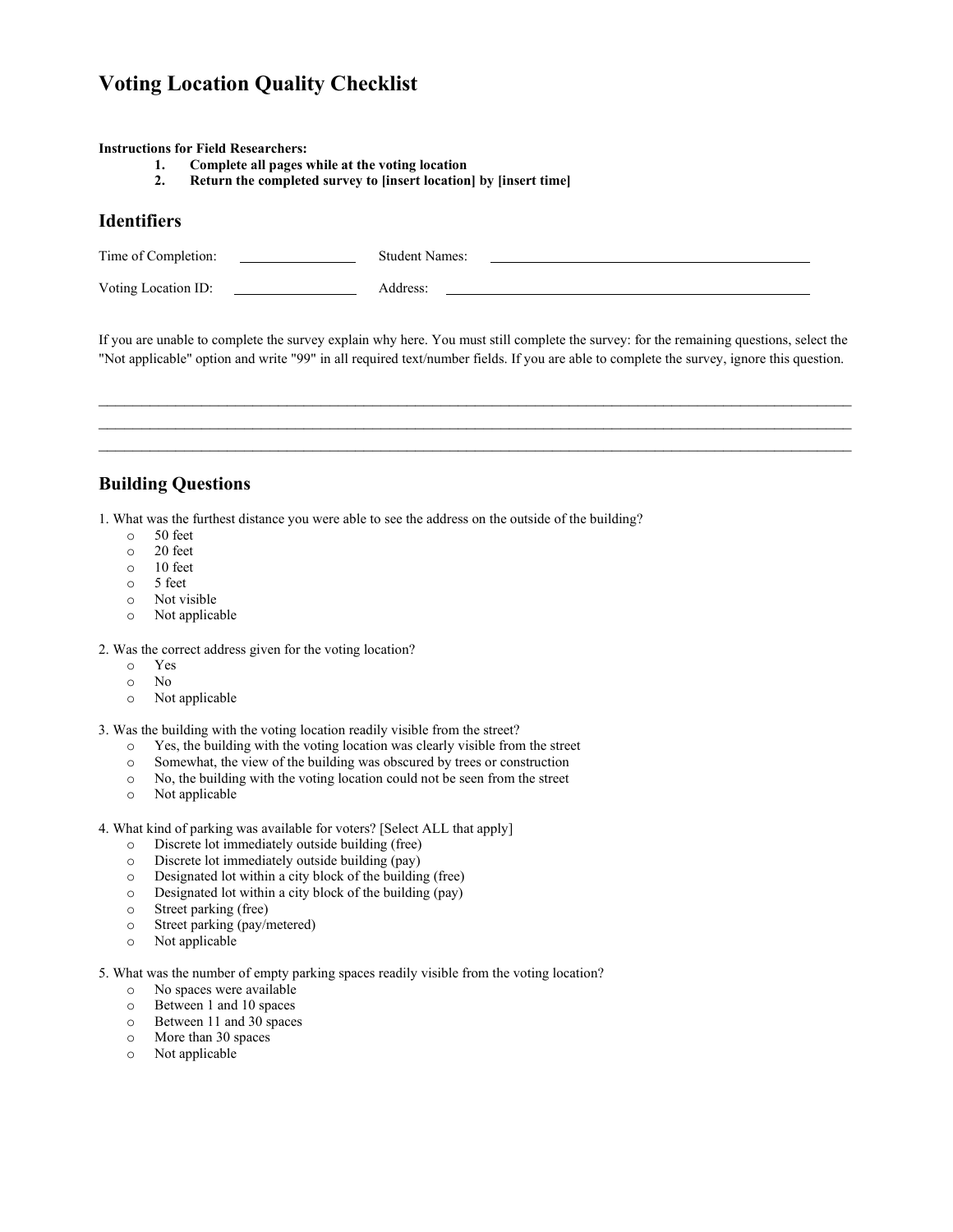### **Voting Location Center Exterior Questions**

6. What types of voting indicators were visible from the outside of the voting location? [Select ALL that apply]

- o "Vote Here" signs in English (sign related to voting)
- o Signs for voting, in languages other than English
- o "Polling Place" signs in English (sign related to voting location presence)
- o Signs for voting locations, in languages other than English
- o American flags, buntings, or other signs using a red, white, and blue color scheme
- Balloons<br>Other:
- o Other: \_\_\_\_\_\_\_\_\_\_\_\_\_\_\_\_\_\_\_\_\_\_\_\_\_\_\_\_\_\_\_\_\_\_\_\_\_\_\_\_\_\_\_\_\_\_\_\_\_\_\_\_\_\_\_\_\_\_\_\_\_\_\_\_\_\_\_\_\_\_\_\_\_\_\_\_\_\_\_\_\_\_\_\_\_\_\_\_\_\_\_\_\_
- o Not applicable

7. How long did it take you to walk to the voting location **after parking**?

- o It took 1 minute or less to walk to the voting location<br>o It took >1 minute to 3 minutes to walk to the voting le
- o It took >1 minute to 3 minutes to walk to the voting location<br>  $\circ$  It took >3 minutes to 5 minutes to walk to the voting location
- It took  $>3$  minutes to 5 minutes to walk to the voting location
- o It took more than 5 minutes to walk to the voting location
- o Not applicable

8. Generally speaking, when you were at the voting location how safe did you feel?<br>  $\circ$  Very safe

- Very safe
- o Somewhat safe
- Not safe
- o Not applicable

If you felt "Somewhat safe" or "Not safe", please explain why:

9. How many on-site designated handicap parking spaces were present?

- o None
- 
- o One
- o Two Three or more
- o Not applicable

10. Was there an ADA accessible path from street/public transit to a front door designated as accessible?

- o Yes, there were ramps for level changes (or no ramps were needed), and the doors were clearly marked as accessible or inaccessible
- o Yes, there were ramps for level changes (or no ramps were needed), but the doors were not marked as accessible or inaccessible
- o No, there were no ramps, but the doors were marked as accessible or inaccessible
- o No, there were no ramps, and the doors were not marked as accessible or inaccessible
- o Not applicable

### **Voting Location Interior Questions**

11. Were all the necessary doors to vote at least 32" wide? [Use string]

- $\circ$  Yes, all doors were more than 32" wide<br>  $\circ$  No, there were doors less than 32" wide
- $\circ$  No, there were doors less than 32" wide which were necessary to vote  $\circ$  Not applicable
- Not applicable

12. Did the voting location have internal barriers which would block wheelchair access?

- o Yes, there were barriers which blocked wheelchair access
- $\circ$  Yes, there were barriers, however they did not block wheelchair access  $\circ$  No. there weren't barriers
- o No, there weren't barriers
- Not applicable

13. Was there an ADA designated restroom at the voting location? [ADA designated restroom will have a sign or placard with a wheelchair]

- $\circ$  Yes, an ADA designated bathroom was located in or very near to the check-in area<br> $\circ$  Yes, however the ADA designated bathroom was not conveniently located in or ver
- o Yes, however the ADA designated bathroom was not conveniently located in or very near to the check-in area
- o No, no bathroom was ADA designated<br>  $\circ$  Not applicable
- Not applicable

#### 14. Was there adequate lighting inside this voting location?

- o Yes
- o No
- o Not applicable

15. How many voting machines were at the voting location?